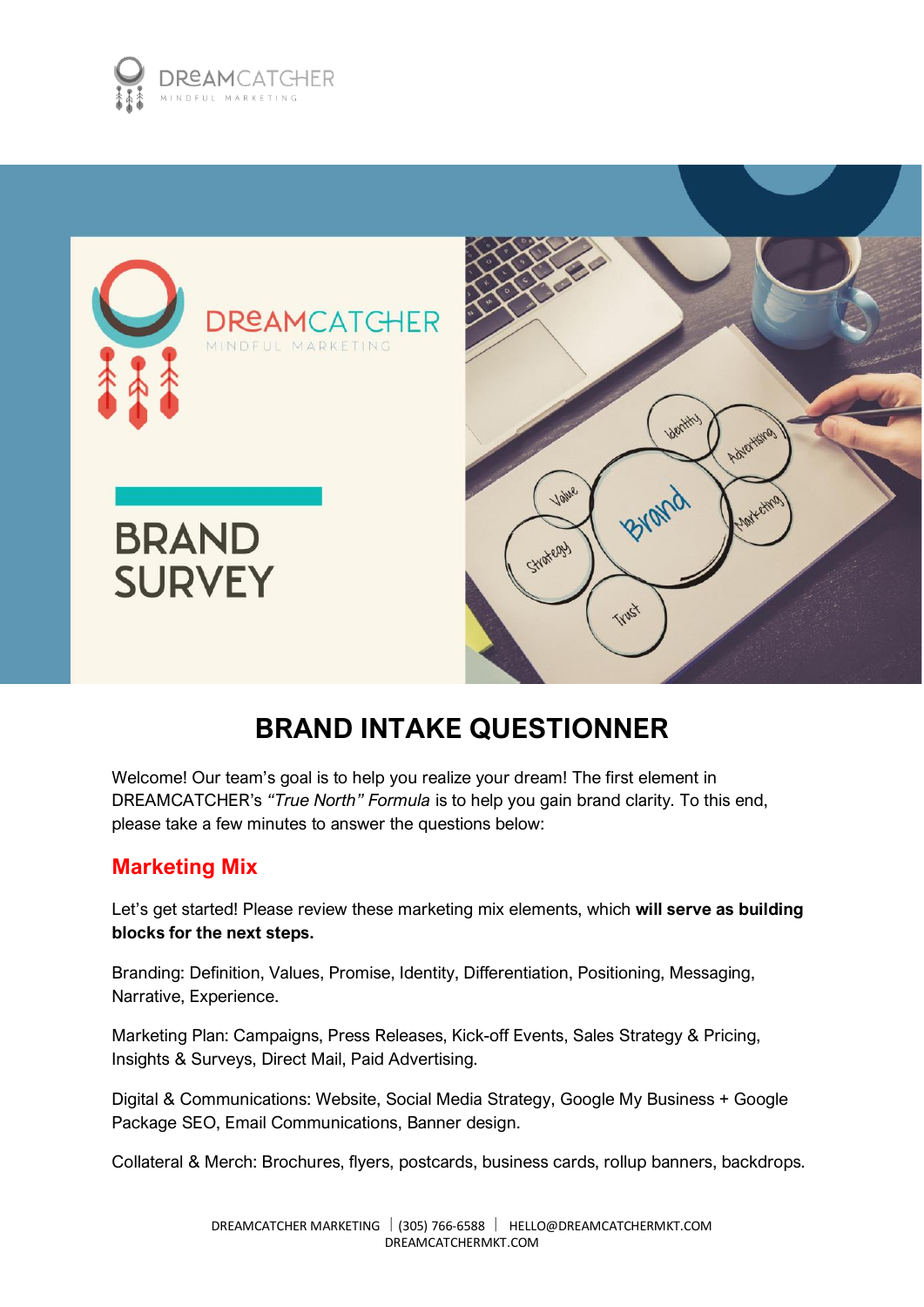

## **Your Brand in General**

- How would you describe what you do in 20 seconds or less?
- What benefits do you provide your clients? What value should clients in your industry receive? Please list a minimum of three (3).
- How do you position yourself in your market? Difference to other brands?
- If your brand had a personality, how would you describe it? Place an "x" where you want your brand to fall on the spectrum below:

*Sample --x-------- Sample*

|                  | Traditional ----------------- | Progressive       |
|------------------|-------------------------------|-------------------|
| <b>Exclusive</b> | -----------------             | Accessible        |
|                  | Corporate -----------------   | Friendly          |
| Serious          | -----------------             | Fun, Playful      |
|                  | City, Urban ----------------  | Natural           |
| Familiar         | -----------------             | <b>Disruptive</b> |
| Steady           | -----------------             | Dynamic           |
| Realistic        | -----------------             | Idealistic        |
| Sleek            | -----------------             | Grunge or Vintage |
|                  |                               |                   |

**Important:** Please list your products and/or services and a brief description of each.

### **Inspirations & Competitors**

- What colors and images reflect your brand? Which ones DO NOT?
- What are some other brands you admire, and why?
- What brands do you not like, and why?

#### **Customers & Audiences**

- Who is your dream/ideal client?
- How would you want your clients to describe you?

### **References: Brands, Logos, Websites, Social Media Profiles**

Please list any visual references you really like and tell us why!

Please list any visual references you **do not** like and tell us why!

Anything else you would want your marketing dream team to know?